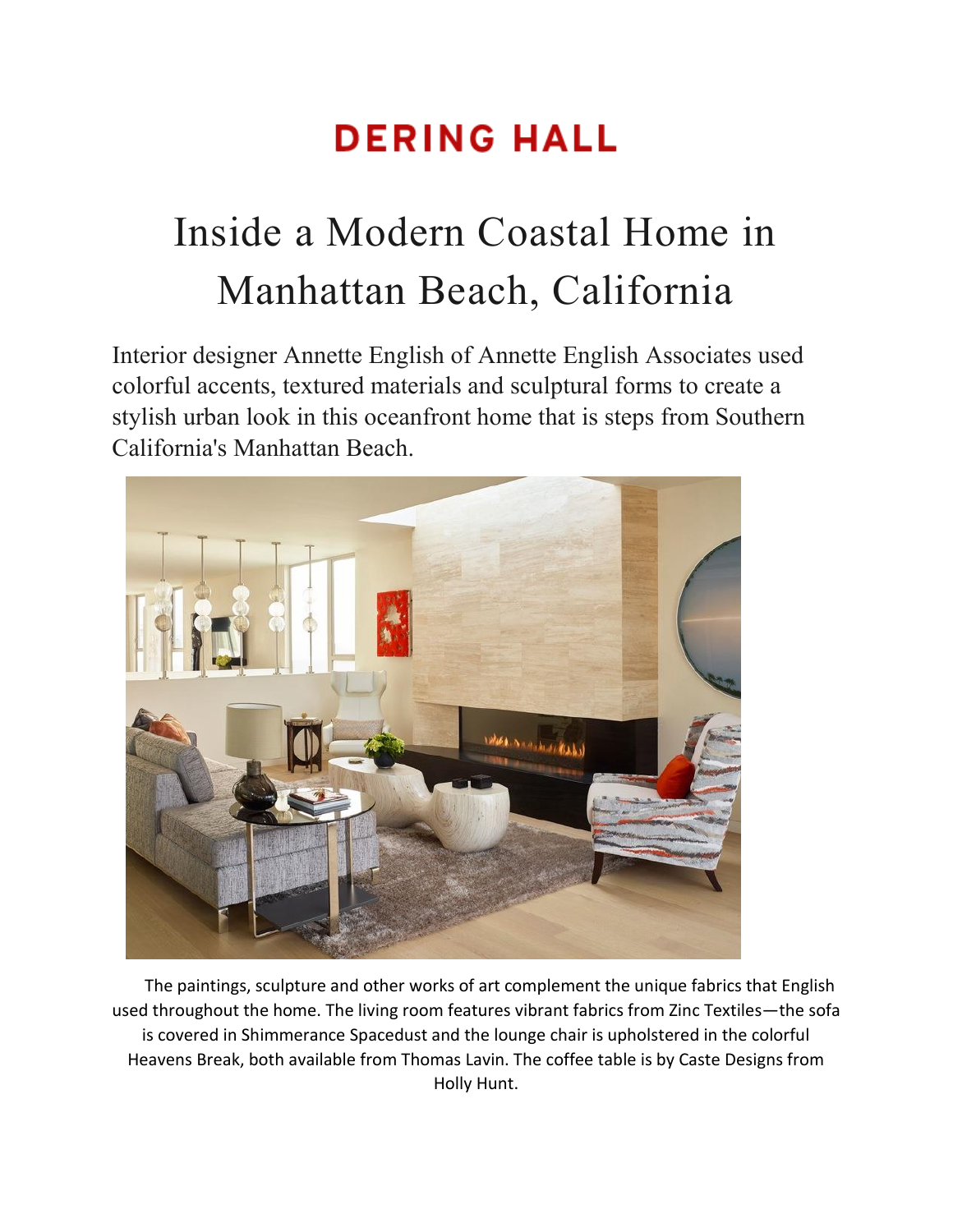

The dining room has an upscale atmosphere that is reflected in the warm, neutral palette and deep charcoal accent of the Mansour Modern rug. The room is full of textural detail with Ashbury Leather's hair on hide upholstery on the dining chairs and the organic Disc Chandelier from Property, which is made of steel discs.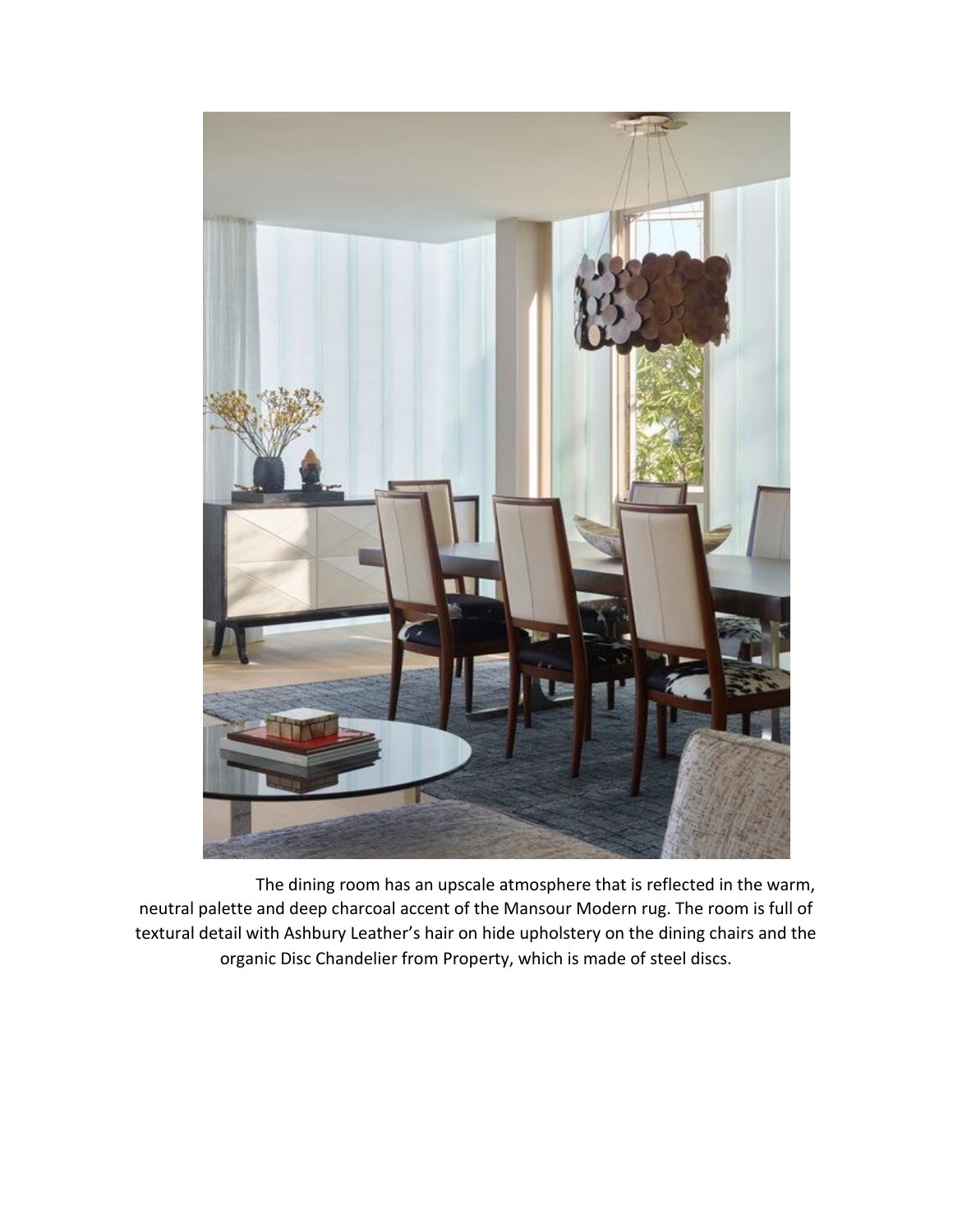

The family room has a more laid-back look with vintage 1950s white chrome and wood armchairs from Downtown in Los Angeles. Custom-designed stacked glass pendant lamps from Minotti create an elegant, open divider between the family room and living room.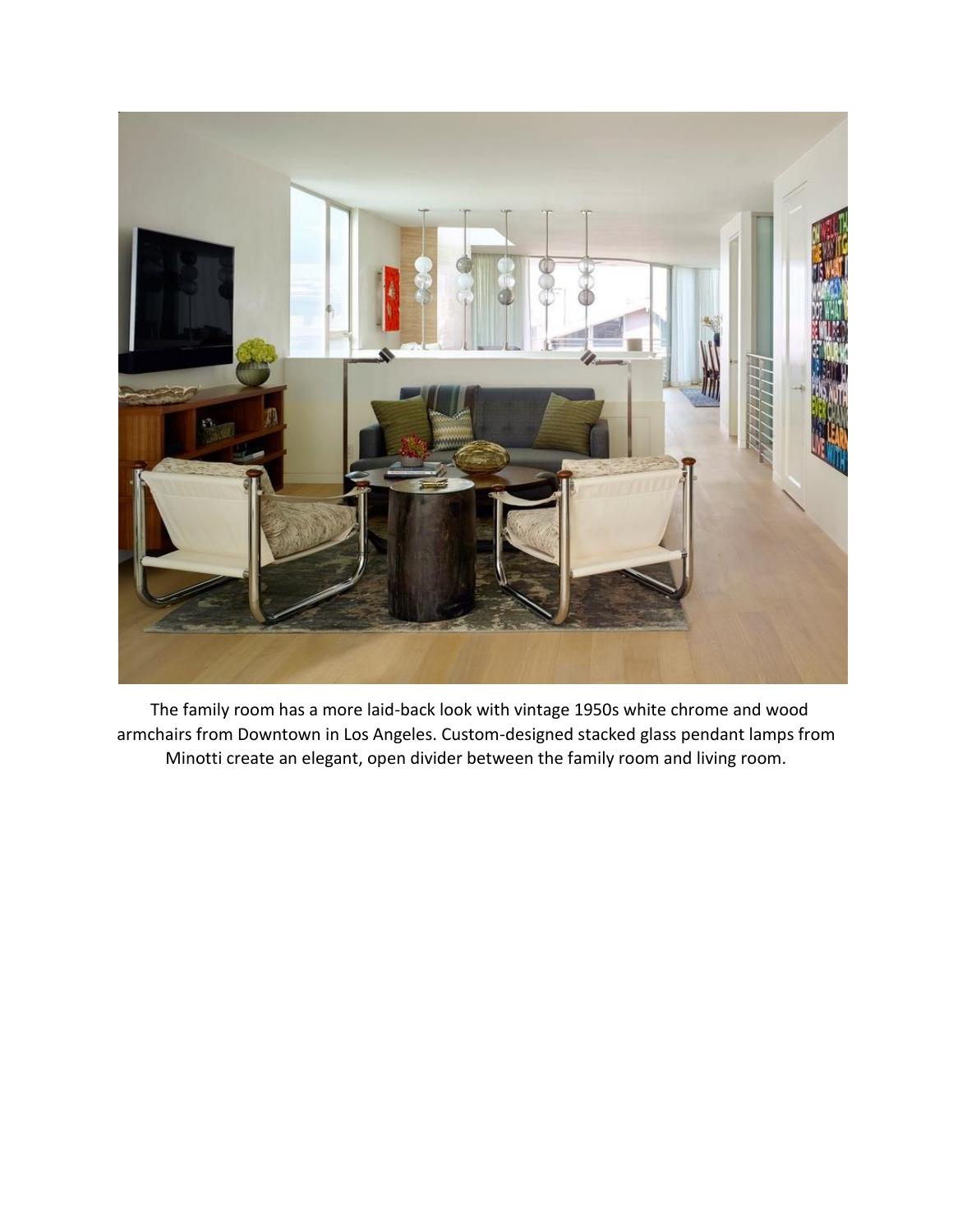

The kitchen is clean-lined and contemporary, a departure for the clients who had a traditional kitchen in their previous home. Barstools from Design Within Reach complement the Bulthaup kitchen system and Miele appliances.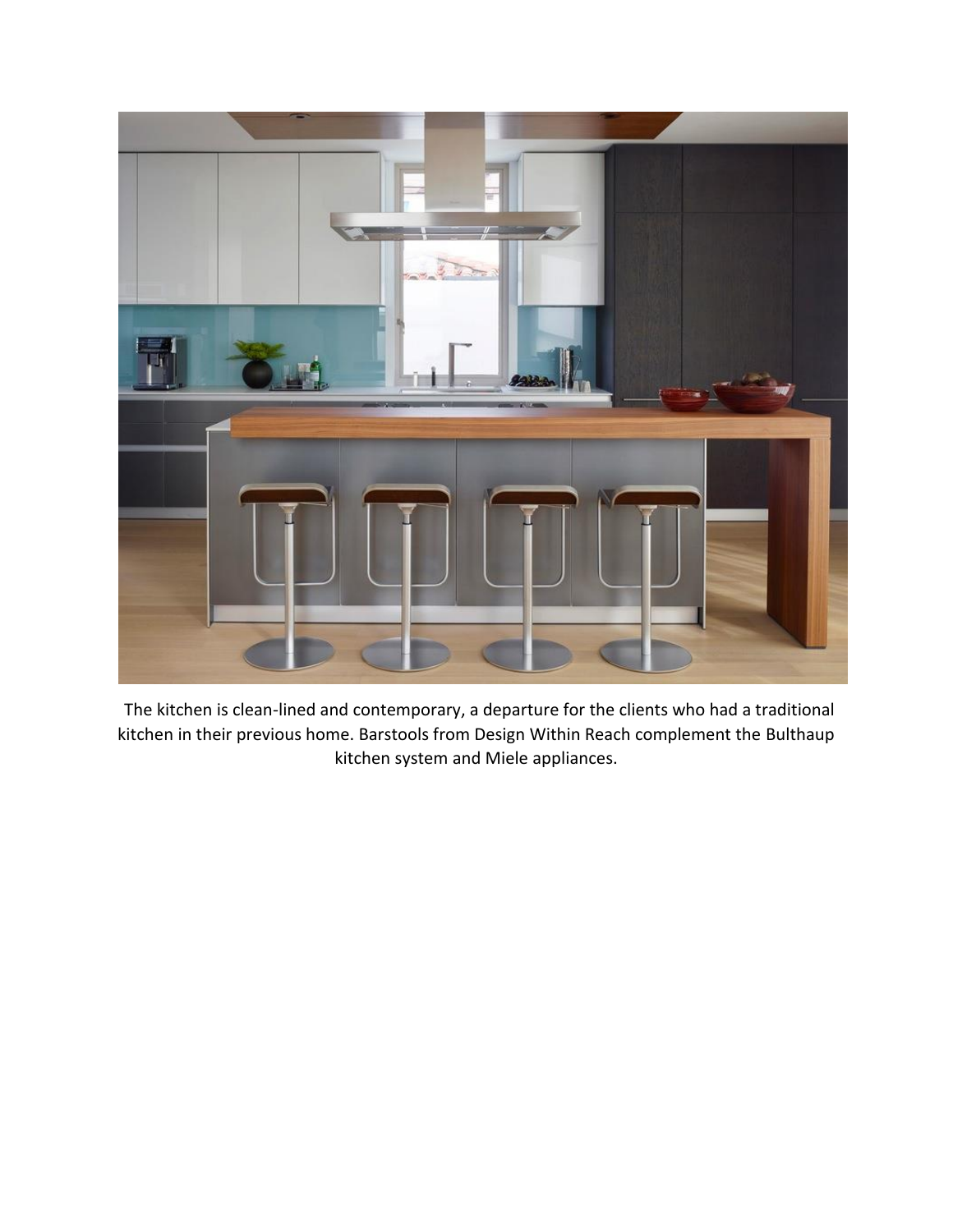

The breakfast room has a glamorous look with Christian Liaigre's Velin Banquette from Thomas Lavin, B&B Italia dining chairs upholstered in a rich blue fabric and a striking golden artwork by Glenn Kaino.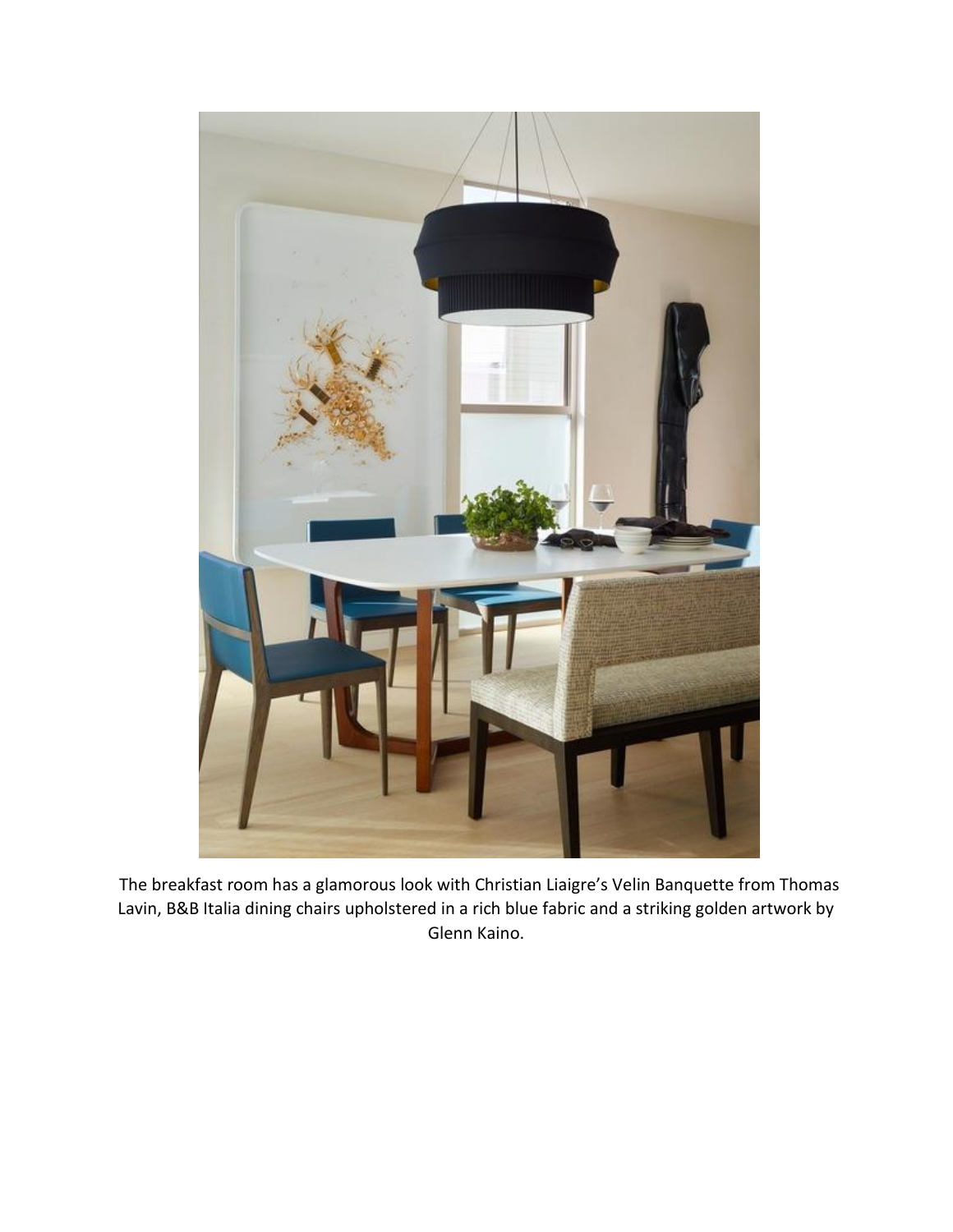

The bedroom is a sophisticated oasis with the quartz crystal pendants by Shakuff and the warm wood of the custom built-in bed. The quilted headband is upholstered in the Calypso fabric from Thomas Lavin.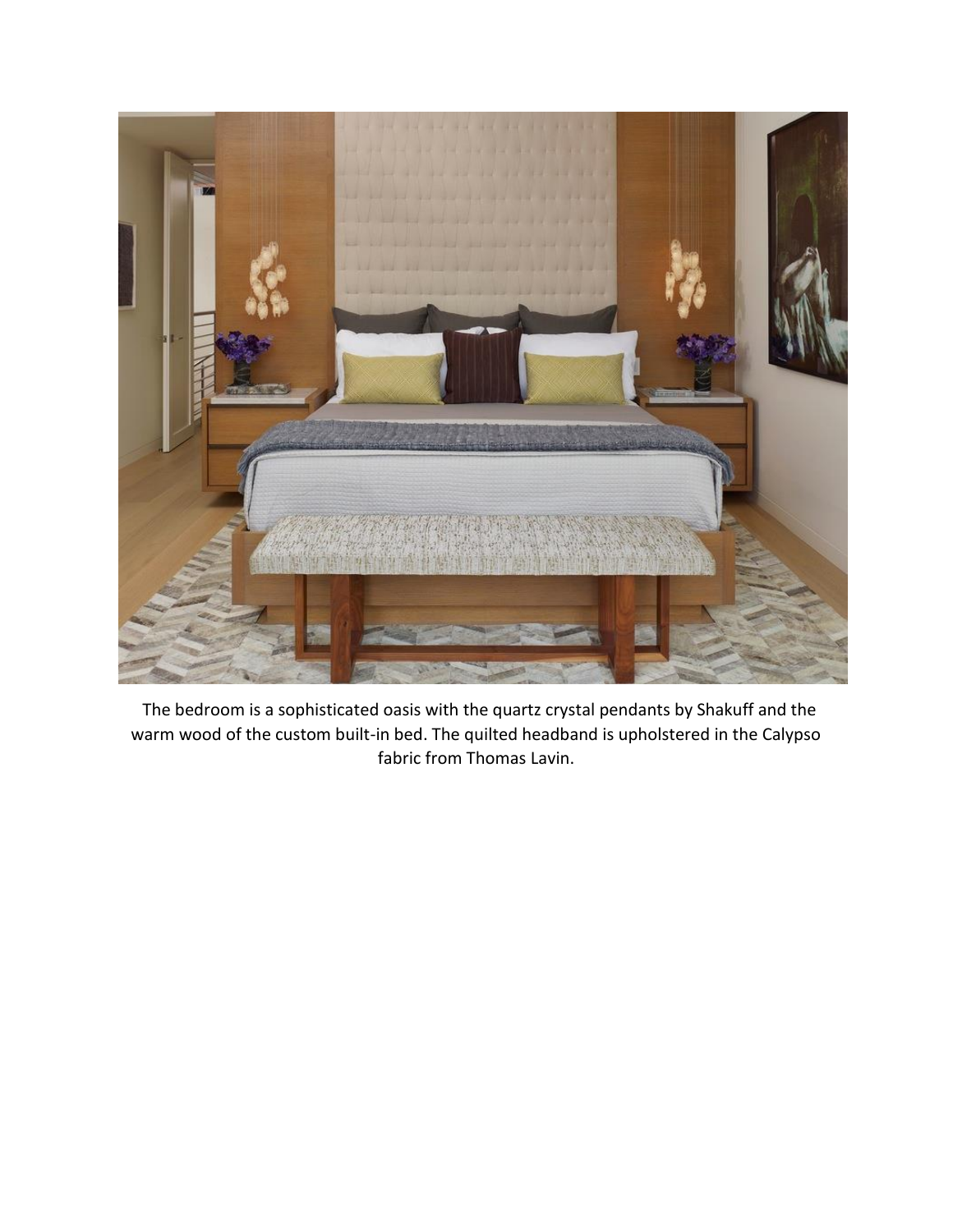

Simple and sophisticated finishes are paired with clean lines in the master bathroom. The vanity countertop is Calacatta Borghese marble from Full Circle Design Studio, and the black catch tray and accessories are by Kelly Wearstler.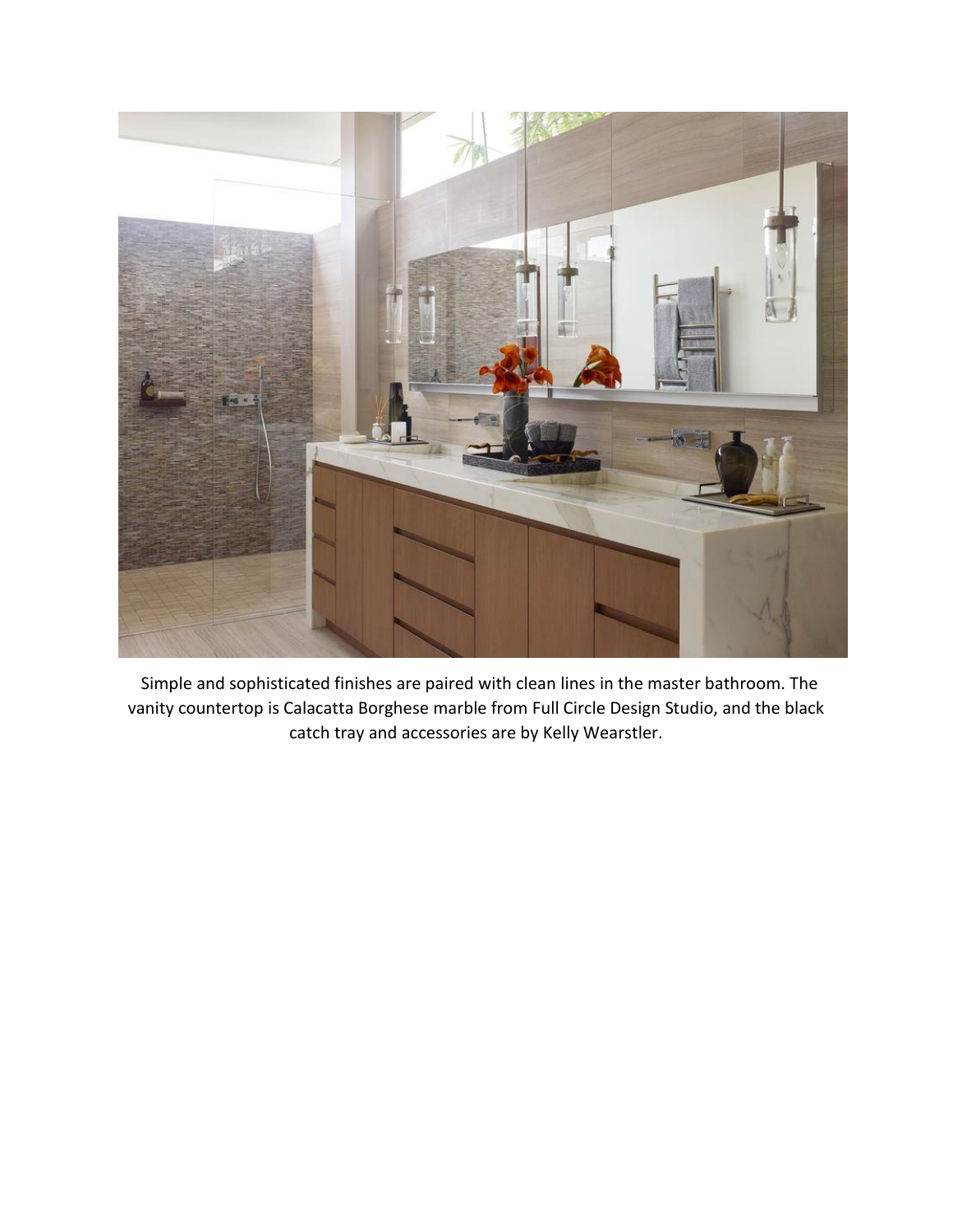

In the home office, English added playful colors and patterns with Missoni pillows on the sofa and a custom-designed Kyle Bunting rug. The contrasting black-and-white artwork adds intrigue to the room.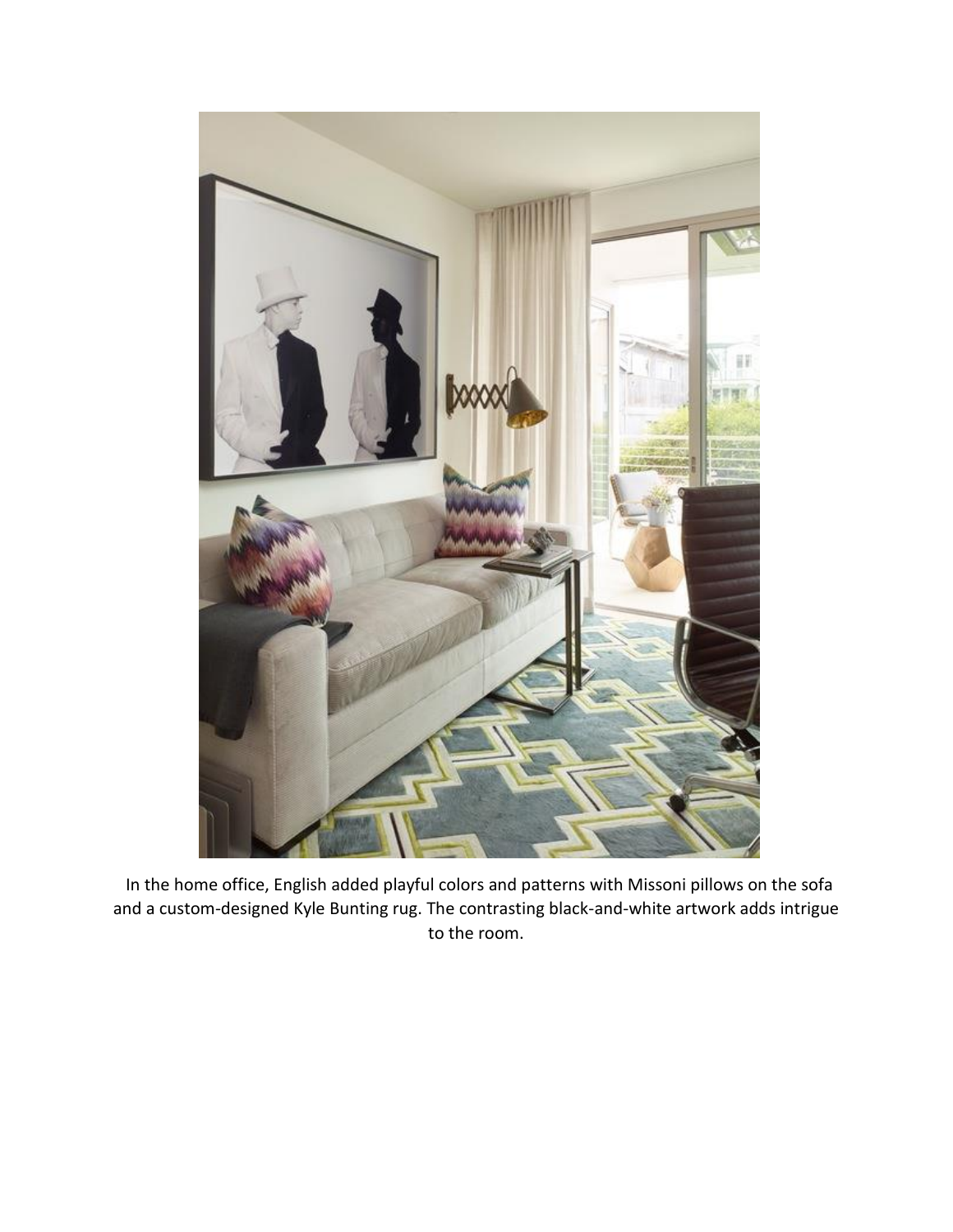

Downstairs in the rec room, English custom designed the L-shaped sectional sofa to fit the room's layout and chose a custom circular rug from Aga John to round off the design.